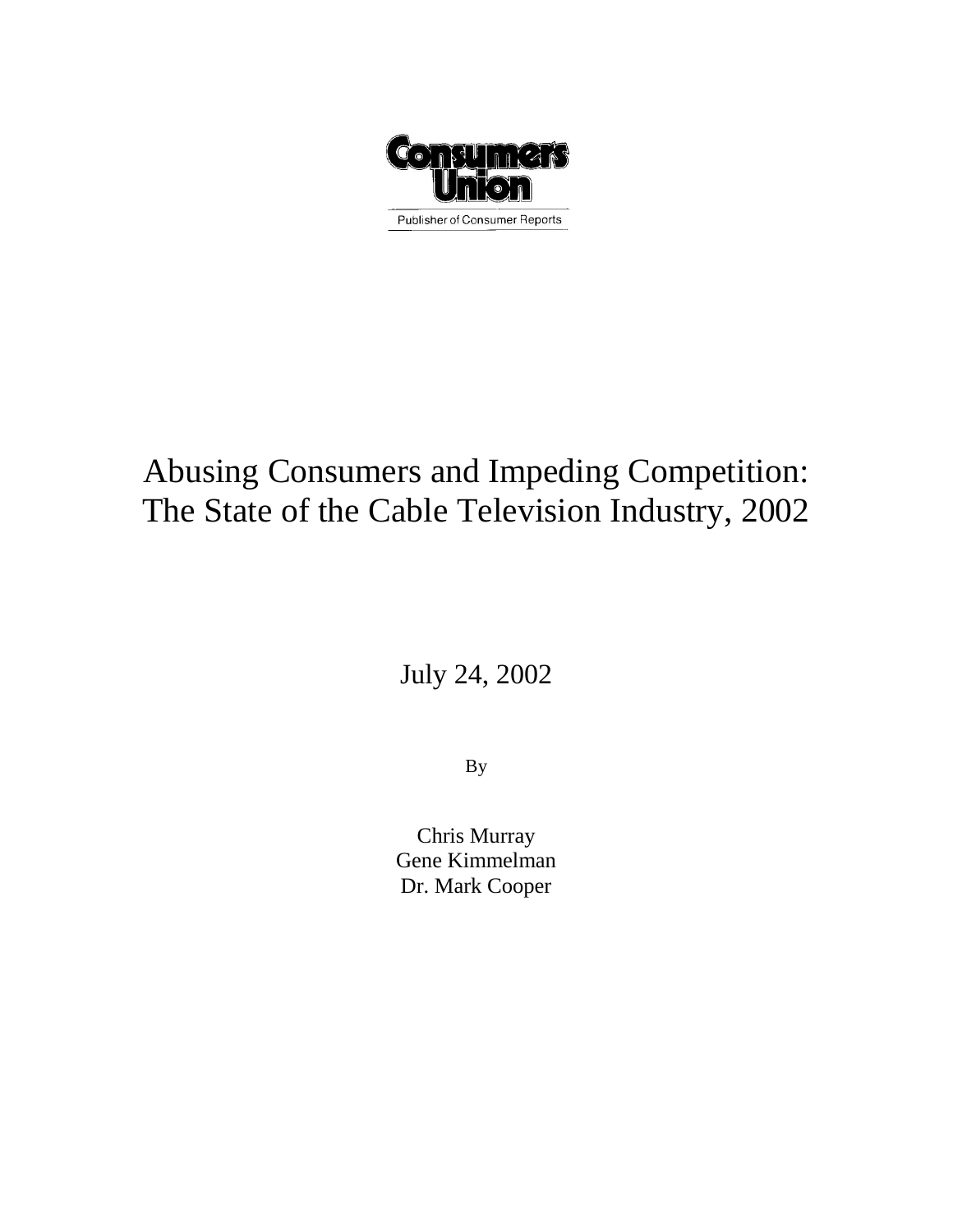In return for relaxed industry regulation, the cable television industry and the entire telecommunications sector committed to promoting competition across all industry sectors—yet they have failed to deliver on their promises to Congress, regulators and the American people. Despite the growth of satellite TV, the promise of meaningful competition to cable TV monopolies remains unfulfilled. Cable rates are up 45% since Congress passed the 1996 Telecommunications  $Act$ , nearly three times as fast as inflation.<sup>2</sup> The promise of cable competing with local telephone monopolies remains a pipe dream for all but a handful of consumers. And the promise of opening cable systems to the full diversity of Internet Service Providers (ISPs)—which made the dial-up Internet (narrowband) such a positive example of consumer choice—seems to be nothing but hollow words in a cable-dominated, one-ISP-per-cable system world.

In April 1997, Consumers Union<sup>3</sup> first presented the Senate Commerce Committee with testimony documenting numerous industry exaggerations and unfulfillable promises that fueled your decision to relax regulation of telecommunications and cable.<sup>4</sup> Since then, at least one thing has changed: Wall Street and the entire community of investors woke up to the harsh realities of these markets. No one knows where today's trail of telecommunications bankruptcies, accounting scandals and falling stock prices will lead. According to the Wall Street Journal, "In the last two years, investors have suffered more than \$2 trillion in paper loses from a greater than 60% drop in the telecom sector's market value."<sup>5</sup>

Apparently many industry leaders were willing to mislead Congress about how "competitively" they would behave in return for deregulation. They led Wall Street on a wild goose chase in expanding telecom markets that were speculative at best, and then some cooked the corporate books to conceal how irresponsible their behavior had been.

 $\overline{a}$ <sup>1</sup> Public Law 104-104.

<sup>&</sup>lt;sup>2</sup> Bureau of Labor Statistics, Consumer Price Index (July 2002). From 1996 until June 2002, CPI increased 16.5% while cable prices rose 44.7%, 2.7 times faster than inflation.

<sup>&</sup>lt;sup>3</sup> Consumers Union is a nonprofit membership organization chartered in 1936 under the laws of the State of New York to provide consumers with information, education and counsel about goods, services, health, and personal finance; and to initiate and cooperate with individual and group efforts to maintain and enhance the quality of life for consumers. Consumers Union's income is solely derived from the sale of *Consumer Reports*, its other publications and from noncommercial contributions, grants and fees. In addition to reports on Consumers Union's own product testing, *Consumer Reports* (with approximately 4.5 million paid circulation) regularly carries articles on health, product safety, marketplace economics and legislative, judicial and regulatory actions which affect consumer welfare. Consumers Union's publications carry no advertising and receive no commercial support. <sup>4</sup>

<sup>&</sup>lt;sup>4</sup> Statement of Gene Kimmelman before the U.S. Senate Committee on Commerce, Science, and Transportation, April 10, 1997.

<sup>5</sup> Yochi Dreazen, *Wall Street Journal*. July 15, 2002, p. A4.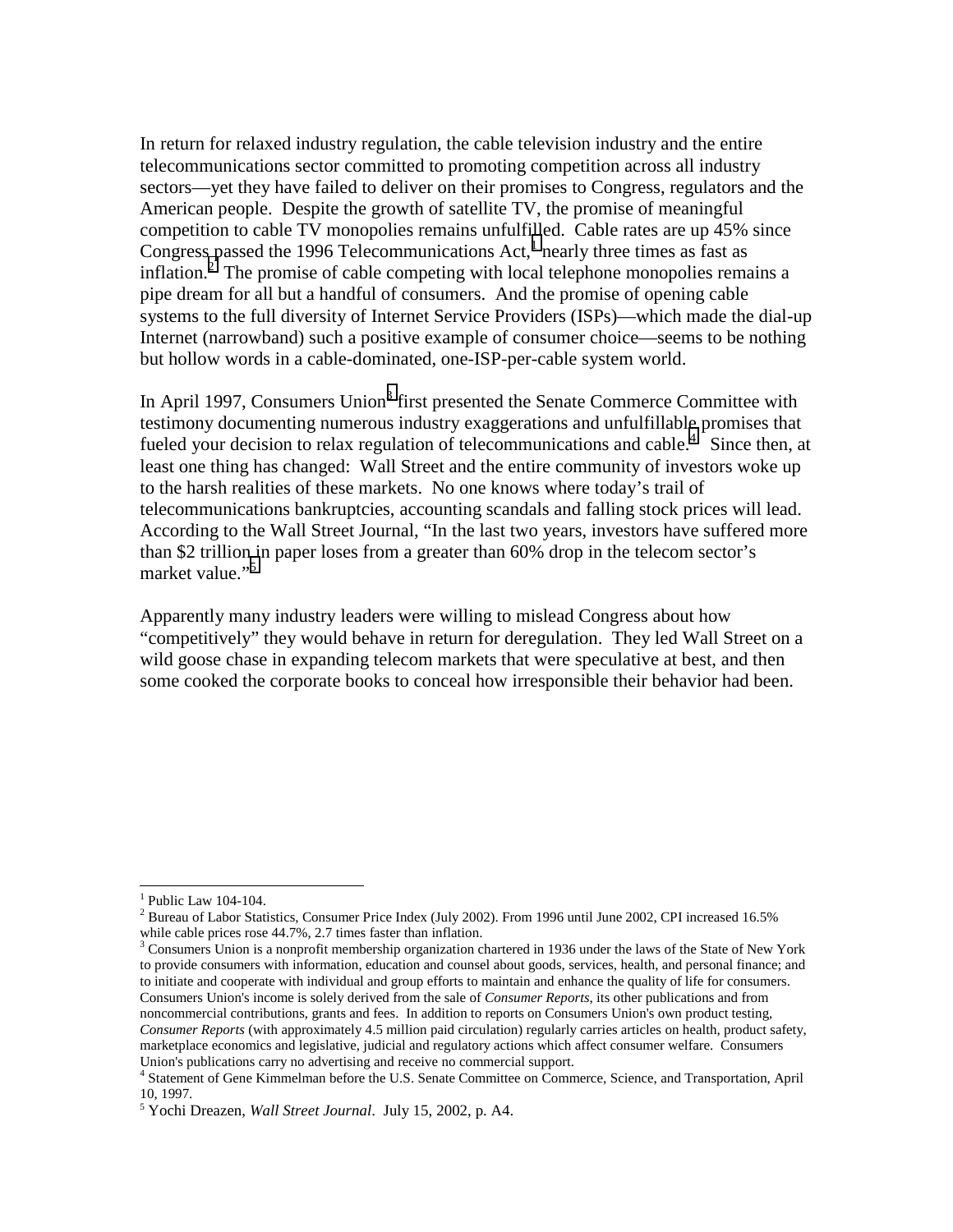## This Is a Free Market?

The Telecommunications Act So Far: Higher Prices, Few Benefits



Proponents of deregulation sometimes overpromise. In 1995, the Senate Commerce Committee listened to the president of the National Cable Television Association tell the American people that when unleashed from rate regulation, "cable companies are the most likely competitors to local phone monopolies."<sup>6</sup>

If you look at the entire structure, the competitive theory of the broad legislation in front of this committee, the theory is that you are going to allow the Regional Bell companies to move into manufacturing, information services, burglar alarm services, cable, other areas, and that their potential for anticompetitive behavior is going to be checked because they are going to have competition. And then you look around, and who is going to provide that competition?

 6 Statement of Decker Anstrom, National Cable Television Association Before the U.S. Senate Committee on Commerce, Science, and Transportation, March 21, 1995, S. Hrg. 104-216 at 5, 8, and 25.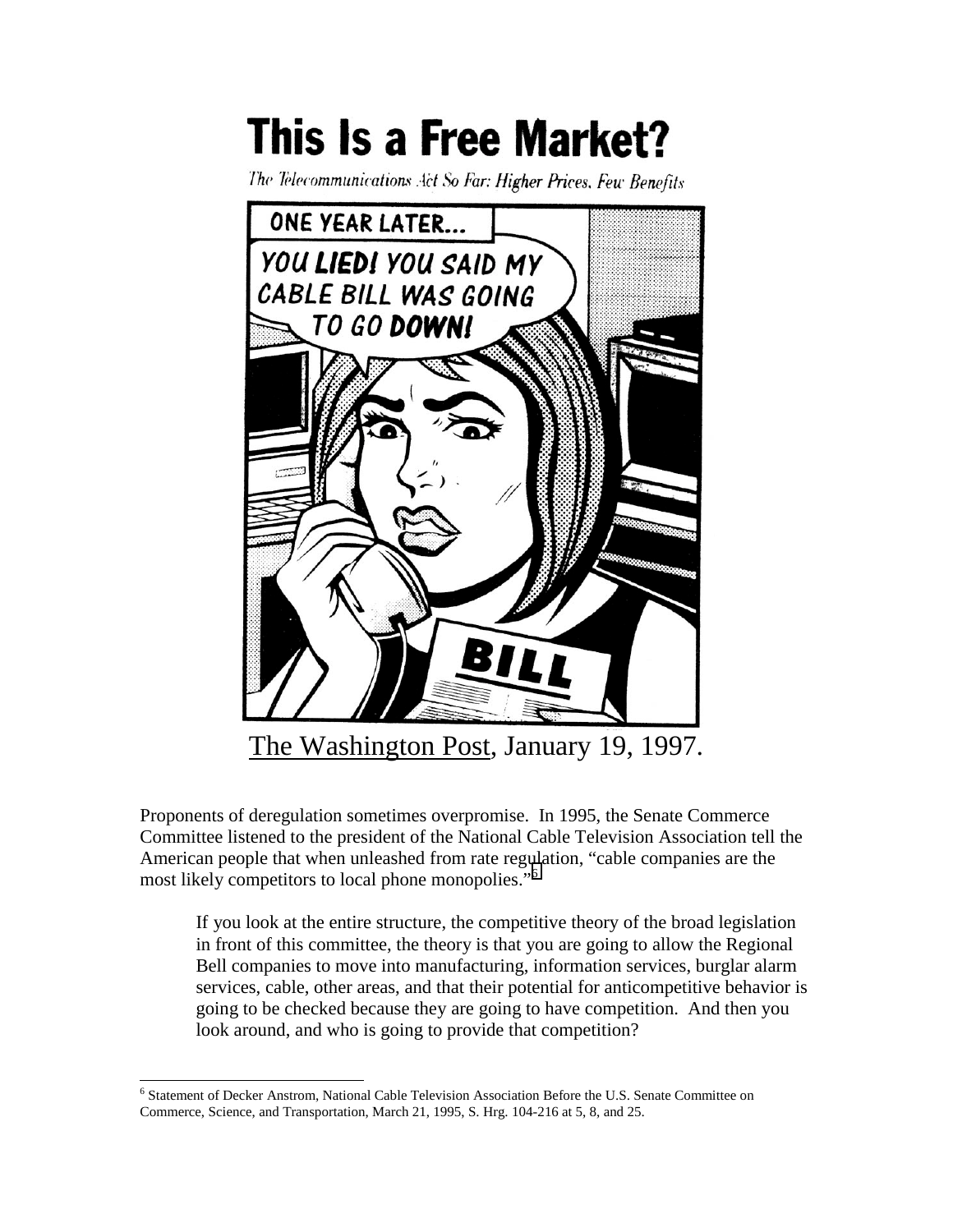And I would submit to this committee it is us. We are the other wire, and if we do not have the financial and investment environment to make those investments, those tens of billions of dollars, then the end result is that this committee and this Congress will have opened up a Pandora's box in terms of extending the regional phone companies' monopolies, and you will never close it again.<sup>7</sup>

Before Congress clamped down on an unregulated cable industry in 1992, this Committee held hearings to examine the state of the market and inquire into why rates were shooting up and why customer service was atrocious. At the time, one cable company—John Malone's TCI—owned cable systems serving just over 20% of cable subscribers. Key cable program providers such as Viacom warned that this was a dangerous and inappropriate level of industry concentration.<sup>8</sup>

But in the wake of the 1996 Act's deregulation mantra, a wave of mergers engulfed the cable industry. AT&T bought TCI and the former telephone powerhouse became the largest cable company. Then AT&T bought MediaOne. And finally, AT&T now proposes to buy Comcast, giving it a subscriber base of over 32 million subscribers, more than 40% of the cable households in the country. AT&T also has an unusual ownership interest in a division of AOL Time Warner, giving it an ownership stake in systems serving an additional 13 million cable households.

How did this massive acquisition binge occur? Congress and the FCC were given the same promises every time a merger was announced. When AT&T wanted to merge with MediaOne, it explained that *if only regulators would let them merge*, the combined company—instead of having a mere 10% of its subscribers using cable telephony by the  $4<sup>th</sup>$  quarter of this year—would have fully 30% of its subscribers buying telephone from the merged company four months from today.<sup>9</sup> Currently, AT&T has approximately 1 million cable telephony subscribers, 90% shy of its promise.

 $\frac{1}{7}$  Id.

<sup>&</sup>lt;sup>8</sup> Testimony of Sumner Redstone before the Senate Commerce, Science and Transportation Committee (March 1992).  $9$  "As AT&T has previously explained to the Commission, the merger will significantly increase MediaOne's ability to successfully market cable telephony because MediaOne will gain the AT&T brand, customer support systems, marketing experience, and other benefits previously identified to the Commission. In order to estimate the increased telephony penetration MediaOne should achieve, AT&T applied the penetration rate AT&T has experienced in marketing cable telephony in its own cable telephony market ready areas to MediaOne's telephony market ready homes for each of the relevant periods. As explained in the February 22, 2000 submission, where AT&T has rolled out cable telephony it has achieved a telephony penetration rate against telephony ready homes in excess of 1% per month. AT&T therefore applied the conservative AT&T penetration rate of 1 % per month to the MediaOne base of telephony market ready homes to estimate the increased penetration in MediaOne serving areas that would result from the merger. The result of this exercise is shown on the attached chart. The entry labeled "M-1/AT&T Pen" substitutes the AT&T cable telephony penetration rate for MediaOne's penetration rate standing alone in order to reflect the benefits MediaOne will obtain through the merger. This shows that MediaOne's penetration rate (with the benefits obtained through the merger) would increase from roughly 10% to 30% by the 4th quarter 2002." *AT&T Letter to Royce Dickens, Cable Services Bureau, March 29, 2000.* In the Matter of Applications for Transfer of Control to AT&T Corp. ("AT&T") of Licenses and Authorizations Held by MediaOne Group, Inc. CSB Docket No. 99-251.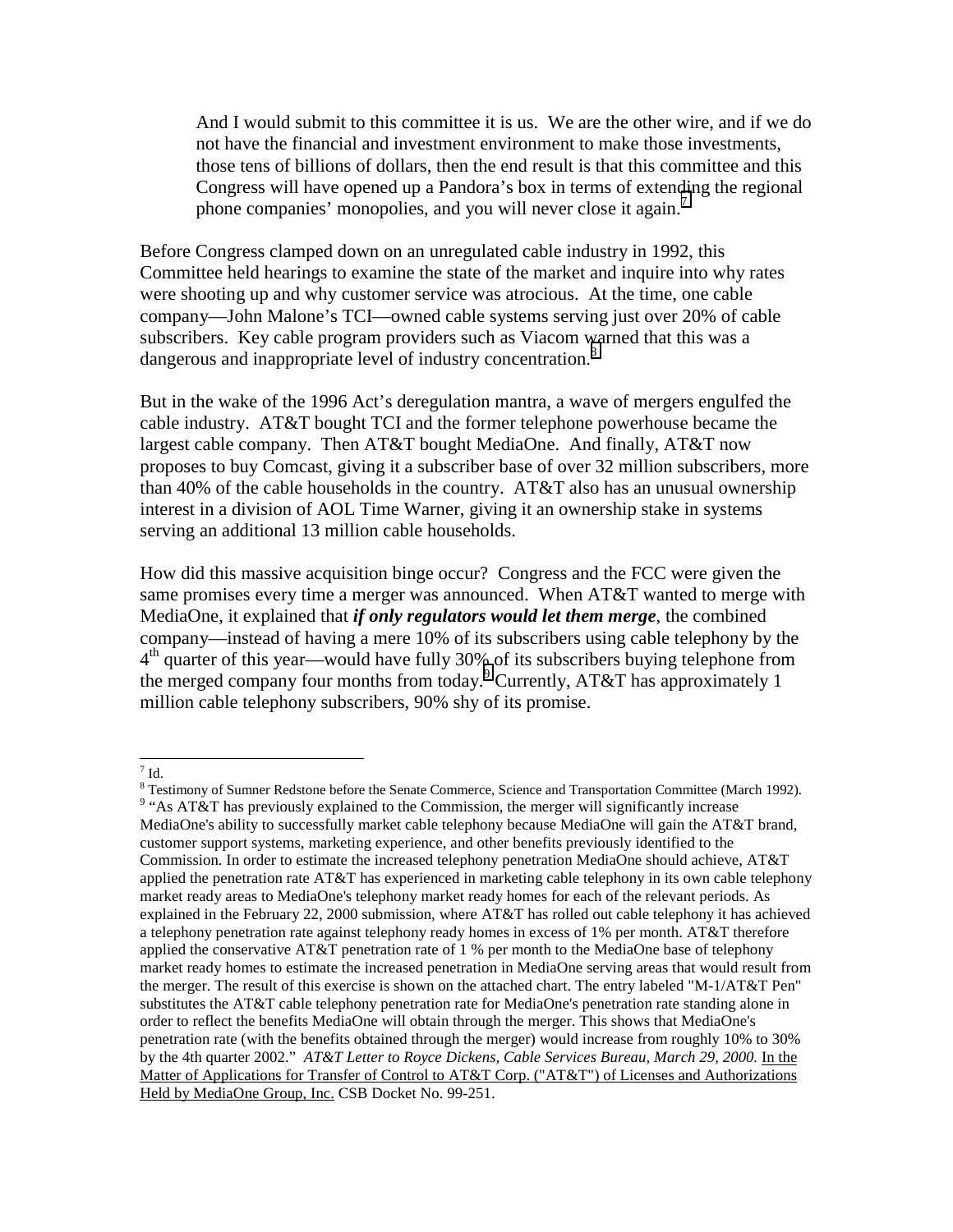The attached article from this month's Consumer Reports describes how deregulation of cable and other industries has been no panacea for consumers (See Attachment A). When this type of distortion conceals inadequate competitive forces in markets and leads to lax regulatory oversight, it does much more than leave consumers shortchanged; it undermines the fundamental checks and balances that are essential to our market economy. **Consumers Union believes it is time for Congress to step in and make sure that the laws and regulations governing both cable television and the telecommunications industry provide the types of checks and balances that current market conditions require to ensure reasonable process, high quality service and maximum choice.**

Until recently, public policy for telecommunications involved handing out public benefits or assets, such as the airwaves or local monopoly franchises, in return for obligations to meet public needs – broadcasting to meet local civic and educational needs, and ensuring universally affordable telephone service. This straightforward quid for quo left companies that were dependent on public assets obligated to meet public needs that market forces failed to satisfy. Now, in the era of deregulation, public benefits or assets have increasingly been handed out in return for nothing more than corporate promises – promises to deliver High Definition Television, cross-industry competition, and expanded availability of open platforms providing broadband services. Unfortunately, this new approach to policy means inadequate industry accountability and opens the door to competitive and consumer/investor abuse. It is time to restore accountability through reinforcing the appropriate mechanisms to deliver public benefits in return for public assets or subsidies.

Consumers Union simply asks for one thing: for Congress and regulators to align public policy with real market conditions. Public policy should match up with today's market reality, not with what industry tells Congress market conditions will be next year, not what corporate executives promise the market will look like if only policymakers deregulate a little more. Time has shown that the promises of the cable industry and most telecommunications firms were worth about as much as the air used to utter them.

## **The Cable Industry's Abuse of Market Power**

In this paper, we focus first on the fruits of undue cable industry market power: consumers' skyrocketing cable rates. We then turn to where and why competition has failed to develop. This involves examining the structure of cable's market power which gives the largest multiple system operators (MSOs) multiple levers over video programming, the ability to operate closed broadband Internet systems, and the reach to carry out the discriminatory pricing practices that shuts out competitors.

In the late 1990s, the head of the Justice Department's Antitrust Division called the cable industry "one of the most persistent monopolies in the American economy."<sup>10</sup> Things have only gotten worse since then. The cable industry continues to abuse market power

 $\overline{a}$ <sup>10</sup> Statement of Joel Klein, Asst. Attorney General (May 12, 1998), announcing Justice Dept. suit to block Primestar Inc. from acquiring Direct Broadcast Satellite assets of Newscorp and MCI.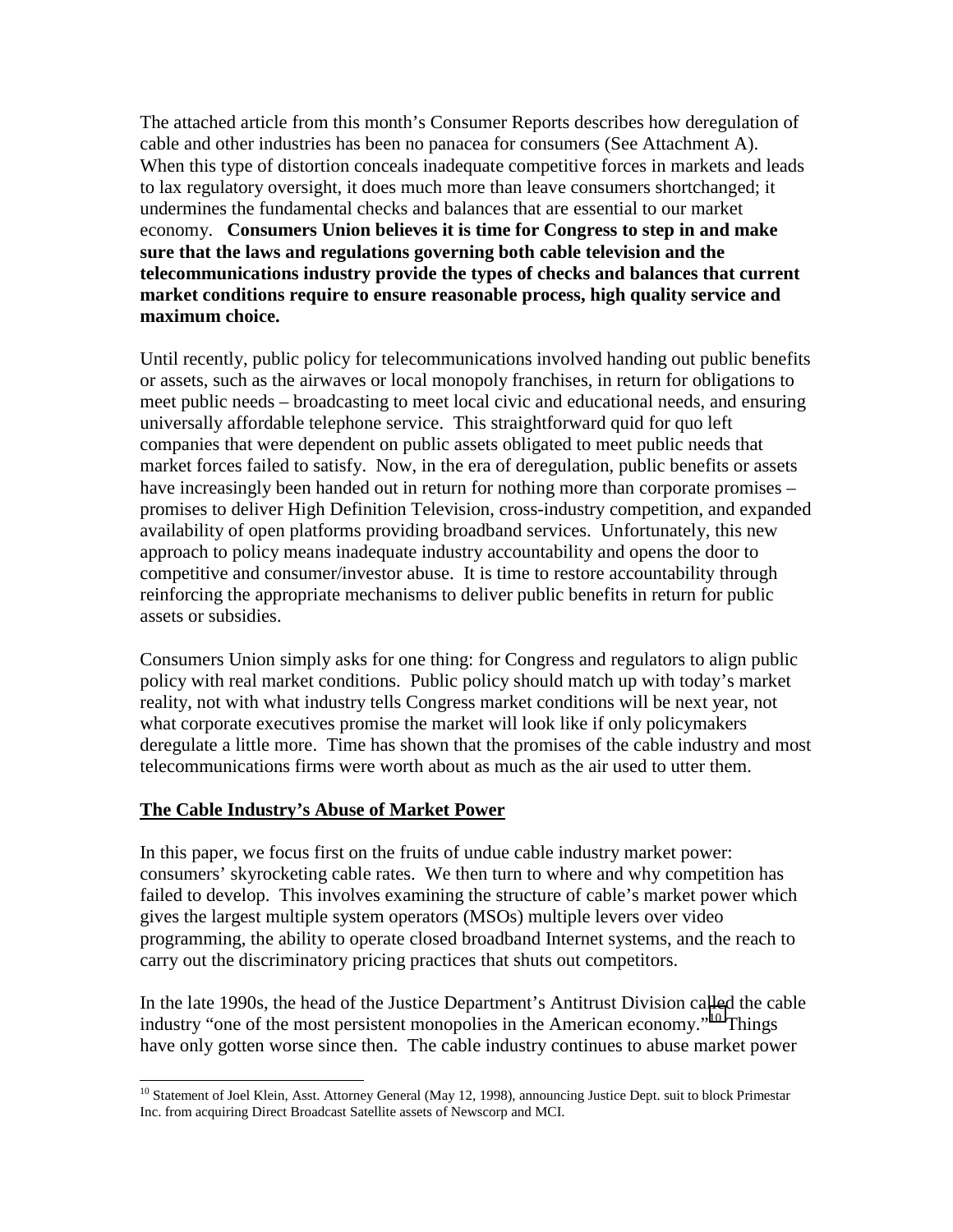in video markets and extend it into advanced telecommunications markets. Claims that competition from alternative technologies is sufficient to discipline cable in either the video distribution or high-speed Internet access market are not supported by empirical evidence. The AT&T Comcast merger, currently under review by public officials, would take a highly concentrated industry to unprecedented—previously illegal—levels of concentration. It would make life worse for consumers who are captive to cable monopolies.

Congress's excessive optimism in the 1996 Act about the development of cable competition was totally misplaced. One of the great disappointments of the Act has been the failure of competition from alternative technologies.<sup>11</sup> Congress devoted a whole section of the law to telephone competition for cable through open video systems.<sup>12</sup> Open video systems are non-existent.<sup>13</sup> Cross-technology competition from satellite is weak as well. This track record demonstrates why policymakers should be very skeptical of promises about future technologies that are "just around the corner," which will break the grip of the cable monopoly.

The market power of the cable operators is most apparent to consumers in the pattern of pricing and monopoly profits since passage of the 1996 Act. Since the beginning of 1996, cable prices have increased 45%, more than two-and-one-half times the rate of inflation. $14$ 

<sup>&</sup>lt;sup>11</sup> Mark Cooper and Gene Kimmelman, The Digital Divide Confronts the Telecommunications Act of 1996, February 1999.<br> $12$  Title II, part 5.

<sup>&</sup>lt;sup>13</sup> Federal Communications Commission, *In the Matter of Annual Assessment of Competition in Markets for the Delivery of Video Programming, Fifth Annual Report, Appendix C.* 

<sup>&</sup>lt;sup>14</sup> U.S. Bureau of Labor Statistics, *Consumer Price Index*.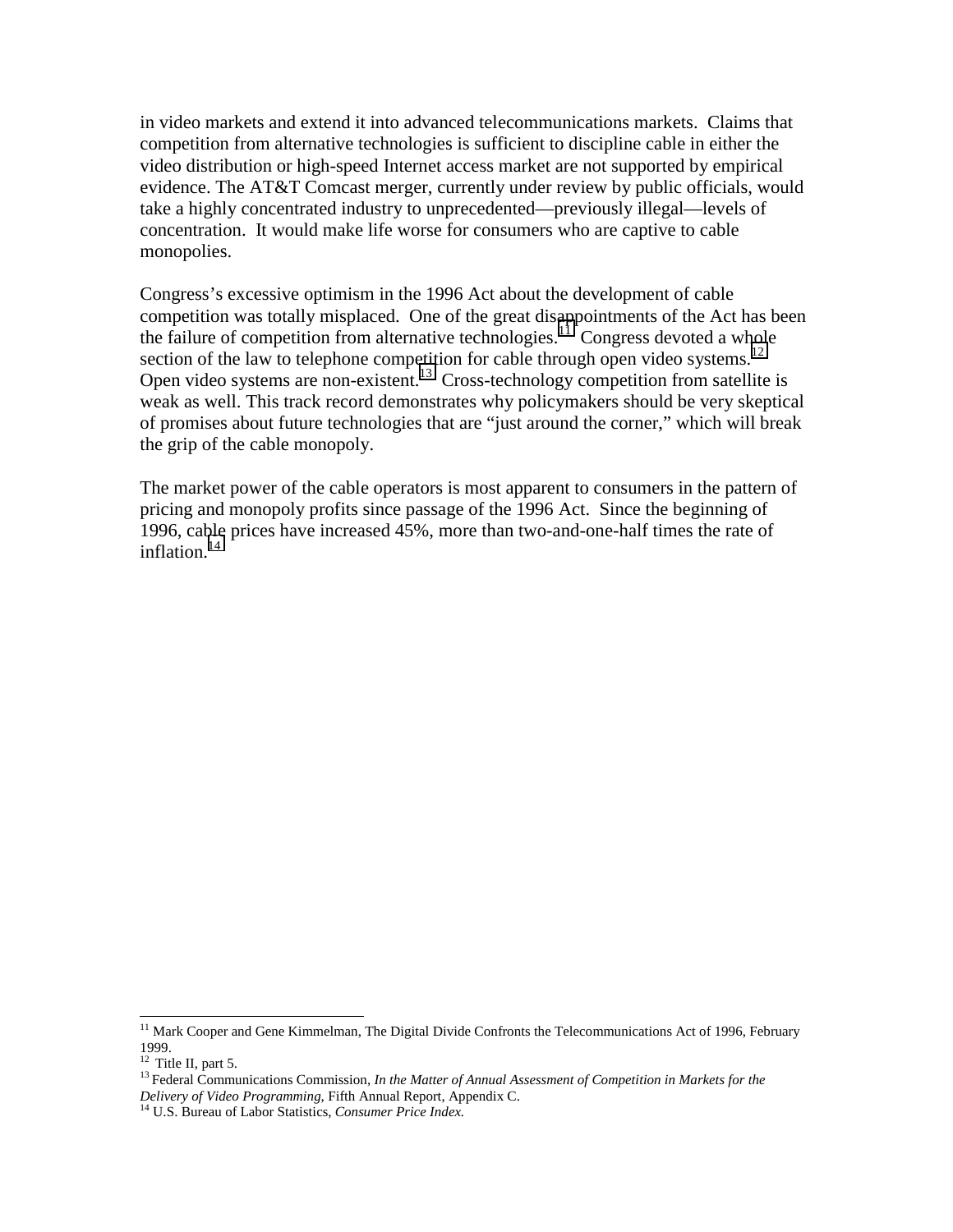**Cable v. CPI, 1996-Present**

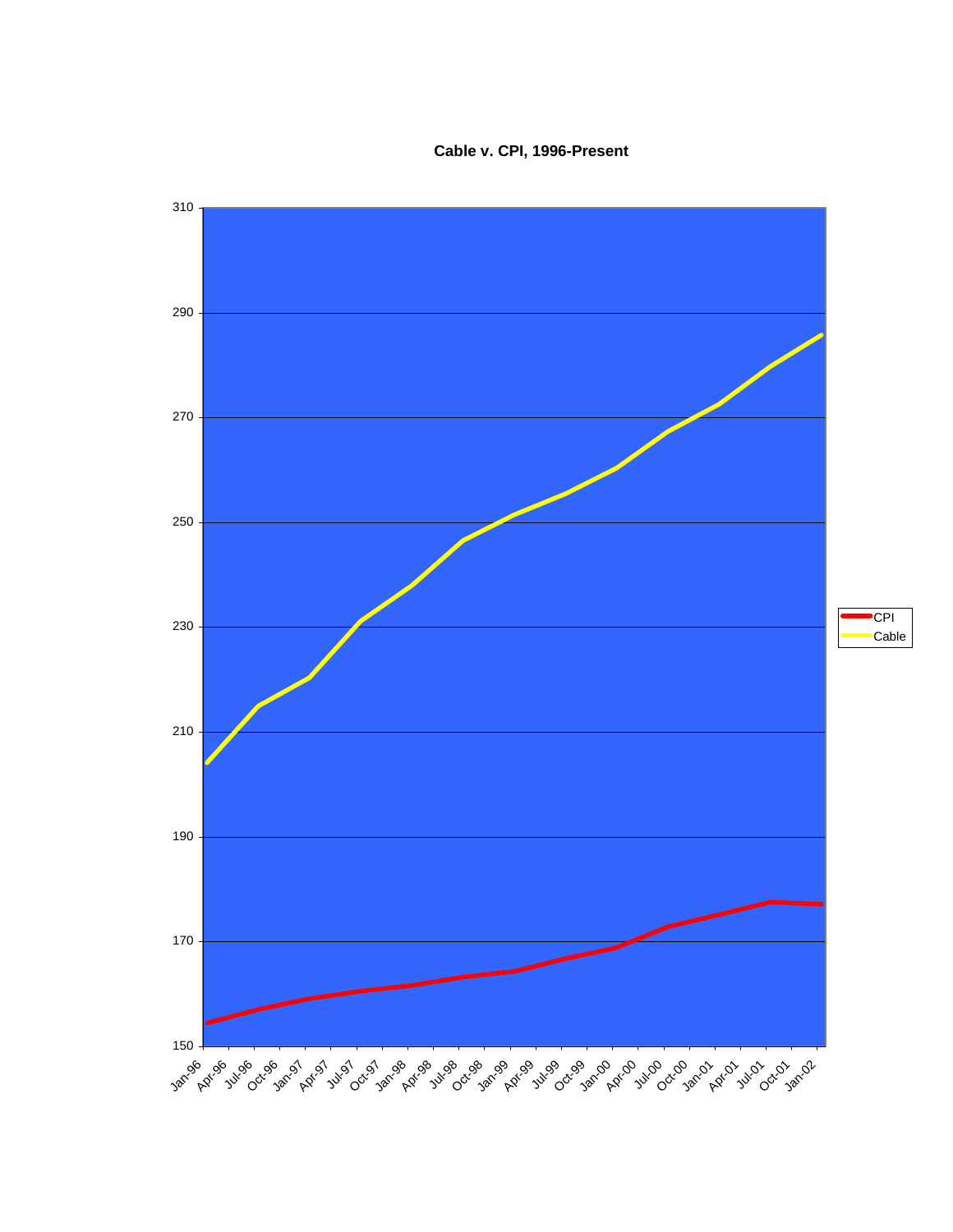In the last year alone, basic cable rates in Atlanta and Austin have gone up 10 percent.<sup>15</sup> In Boston and Chicago cable rates have risen 12 percent.<sup>16</sup> People in Reno, Nevada are paying 15 percent more for cable.<sup>17</sup> And in St. Louis, cable rates are scheduled to increase this fall by as much as  $48$  percent.<sup>18</sup>

The cable industry claims these rate increases are justified by infrastructure investment and programming cost increases. However, a more detailed analysis of their cost structure reveals that revenue from other sources—such as increases in advertising revenue, digital cable revenues, and new broadband Internet service revenues—more than cover those additional costs. A recent New York Times article noted that cable industry will make 20 percent more in advertising revenue this year than last, and will tie the record it set before the start of the  $2000-01$  season.<sup>19</sup>

Secondly, the largest cable system operators have financial interests in about one-third of all national and regional programming. So when cable companies complain about having to pay more for programming that they partly own, some are simply taking money of the right pocket and putting it in the left pocket.

Even at the local level, the cable industry's complaint about rising programming costs does not hold water. Since the passage of the 1996 Act, cable revenues have increased much faster than costs. Since 1996, total revenues have increased by 50 percent, while operating revenues are up 43 percent.<sup>20</sup> Average operating revenues (total revenues minus operating costs) have actually increased by  $32$  percent.<sup>21</sup> Most notably, the revenues that are associated with the expansion of systems—advertising, pay-per-view and shopping services, advanced services and equipment—are up 123 percent.<sup>22</sup> The dollar value of revenue increases for new and expanded services since 1997 alone swamps the increase in programming costs. Virtually all of the increases in basic and expanded basic service revenues have been carried to cable's bottom line in the form of increases in operating profits.

The cable industry's market power to set prices results in the collection of monopoly rents (that is, revenues that exceed competitive levels). One frequent measure of monopoly power is the ability of owners to sell their assets for more than it would cost a competitor to build them, if competitors could enter the market (a measure called Tobin's Q). For instance, if it would cost a competitor \$1,500/subscriber to build a new cable system, yet the incumbent cable provider is able to sell its systems for \$2,500/subscriber, the \$1,000 difference is what Tobin's Q measures—asset sale price above the cost of

<sup>&</sup>lt;sup>15</sup> Austin American Statesman, "Time Warner is upping cable rates," November 28, 2001; Atlanta Journal Constitution, "AT&T Broadband to raise cable fees for Metro Atlantans," November 3, 2001.

<sup>&</sup>lt;sup>16</sup> Boston Globe, "AT&T Broadband will hike cable rates," November 2001; Chicago Tribune, "Troubled RCN to boost cable rates," May 8, 2002

<sup>&</sup>lt;sup>17</sup> Associated Press, "Cable television rates to jump in northern Nevada," November 26, 2001.

<sup>&</sup>lt;sup>18</sup> St. Louis Post-Dispatch , "Charter is boosting cable rates for many," July 18, 2002

<sup>&</sup>lt;sup>19</sup> Stuart Elliott, "Higher Cable Television Ad Sales." New York Times, July 17, 2002.

<sup>20</sup> *FCC Seventh Video Competition Report* at 1002, Table B-6. <sup>21</sup> *Id.* <sup>22</sup> *Id.*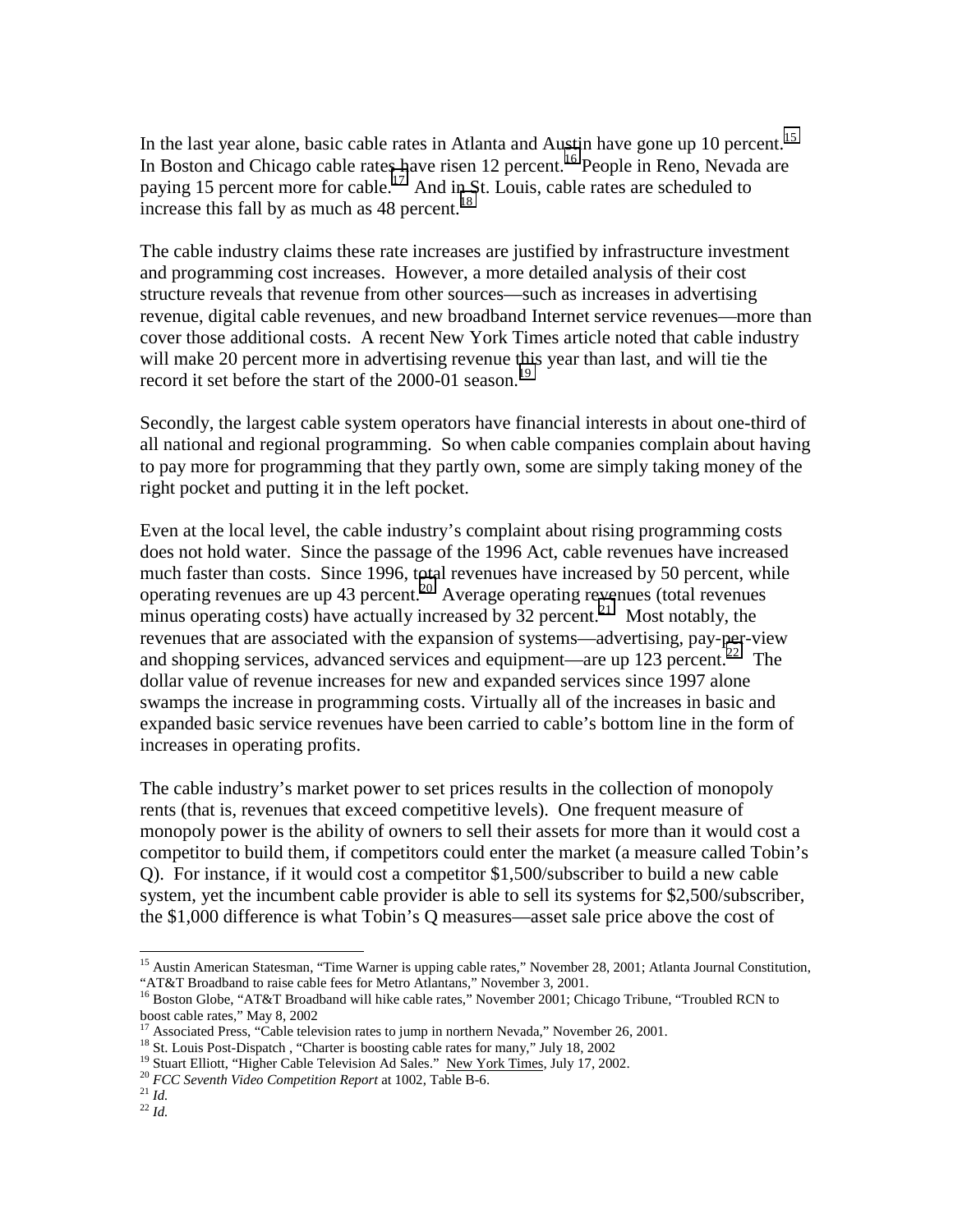constructing new facilities. The difference in those two prices indicate the presence of market power.

Monopoly rents are paid because barriers to entry allow incumbents to sell assets above their competitive market value. Sales prices for cable systems have increased sharply, whenever prices are deregulated. Since the passage of the 1996 Act, sales prices of systems have more than doubled<sup>23</sup> and monopoly rents collected by cable companies have increased accordingly.<sup>24</sup> The measure of market power tracks real price increases closely—despite enormous growth in the satellite industry.

Public policy has come to rest on satellite as the primary source of meaningful competition for cable. Unfortunately, because of its cost and other characteristics, satellite has fallen far short of providing widespread, vigorous competition. The FCC's own analysis has consistently shown that satellite does not now, nor has it ever, exerted a significant competitive effect on cable industry prices, quantity or quality. Furthermore, satellite services—like many other entrants and would-be competitors to cable—are hampered by cable industry efforts to shut it out of the market for popular programming.

Satellite has obtained the bulk of its subscribers from geographic areas not served by cable and from communities where cable systems did not have a digital offering. In a nationwide survey of satellite and cable customers, fully 40% of satellite subscribers say

 $2<sup>23</sup>$  See Id., for system prices. For an explanation and interpretation of monopoly rents embedded in these prices see "Comments of the Consumer Federation of America, Consumers Union, Center for Digital Democracy, The Office of Communications of the United Church of Christ, Inc., National Association of Telecommunications Officers and Advisors, Association for Independent Video Filmmakers, National Alliance for Media Arts and Culture, and the Alliance for Community Media," in *Federal Communications Commission, In the Matter of Implementation of Section 11 of the Cable Television Consumer Protection and Competition Act of 1992 Implementation of Cable Act Reform Provisions of the Telecommunications Act of 1996 The Commission's Cable Horizontal and Vertical Ownership Limits and Attribution Rules Review of the Commission's Regulations Governing Attribution Of Broadcast and Cable/MDS Interests Review of the Commission's Regulations and Policies Affecting Investment In the Broadcast Industry Reexamination of the Commission's Cross-Interest Policy*, CS Docket No. 98-82, CS Docket No. 96-85, MM Docket No. 92-264, MM Docket No. 94-150, MM Docket No. 92-51, MM Docket No. 87-154, January 4, 2002; and Reply Comments of the Consumer Federation of America, Consumers Union, Center for Digital Democracy, and Media Access Project, in Federal Communications Commission, *In the Matter of Implementation of Section 11 of the Cable Television Consumer Protection and Competition Act of 1992 Implementation of Cable Act Reform Provisions of the Telecommunications Act of 1996 The Commission's Cable Horizontal and Vertical Ownership Limits and Attribution Rules Review of the Commission's Regulations Governing Attribution Of Broadcast and Cable/MDS Interests Review of the Commission's Regulations and Policies Affecting Investment In the Broadcast Industry Reexamination of the Commission's Cross-Interest Policy,* CS Docket No. 98-82, CS Docket No. 96-85, MM Docket No. 92-264, MM Docket No. 94-150, MM Docket No. 92-51, MM Docket No. 87-154, February 19, 2002,

<sup>&</sup>lt;sup>24</sup> Market power is also frequently measured by the Lerner Index, which is the mark-up of price above costs (see F. M. Scherer, F. M. and David Ross, Industrial *Market Structure and Economic Performance* (Boston, Houghton Mifflin: 1990), pp-21-22 ; Landes, W. M. and R. A. Posner, "Market Power in Anti-trust Cases," *Harvard Law Review*, 19: 1981, p. 947. Tobin's q is a direct measure of monopoly rents (which is the ratio of asset value to reproductions costs (Scherer and Ross, at 415... 416). Therefore, we would expect price and Tobin's q to parallel one another, holding costs constant. The increase in HHI can be directly related the Lerner Index by dividing by the elasticity of demand ((W. Kip Viscusi, John M. Vernon, Joseph E. Harrington, Jr., *Economics of Regulation and Antitrust* (Cambridge, MIT Press: 2000), p. 149). Most recently the elasticity of demand has been estimated by the FCC at 2.19 ("Report on Cable Industry Prices," *In the Matter of Implementation of Section 3 of the Cable Television Consumer Protection and Competition Act of 1992, Statistical Report on Average Rates for Basic Service, Cable Programming Service, and Equipment*, February 14, 2002 (hereafter, Price Report 2002), p. 29), which would suggests increasing monopoly rents consistent with the price and Tobin's q numbers.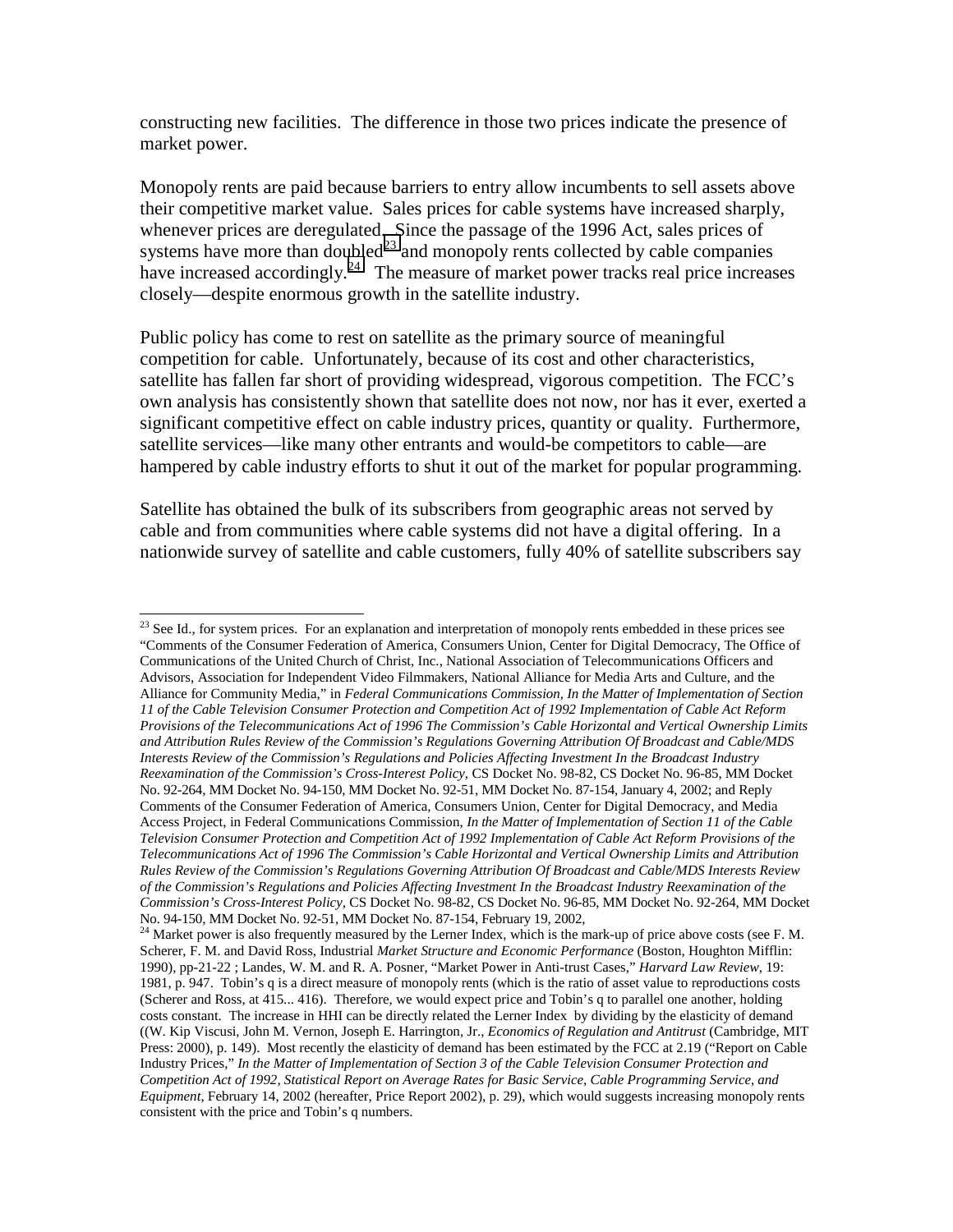that they cannot get cable.<sup>25</sup> In this sense, satellite does not compete in the market with cable; it serves markets that were adjacent to the cable market. Until recently, satellite also drew substantial subscribers from consumers who want higher quality (i.e. digital), much more specialized programming (e.g. large sports packages, more movie channels) than cable has offered. However, in the past several years, since cable has been rolling out its digital offering, cable has been adding digital subscribers at a much higher rate than satellite and is now bundling high-speed Internet with digital service. This is a bundle that satellite cannot match.

In other words, having never been threatened by satellite for its core "lunch bucket" market, cable is now attacking satellite's niche with its digital service. Our analysis elsewhere<sup>26</sup> demonstrates that the weak and narrow competitive overlap between satellite and cable is likely to become weaker and narrower in the foreseeable future.

Moreover, allegations have surfaced that cable is using its market power to forestall competition by attempting to deny satellite critical programming through exclusive arrangements.

For instance, a lawsuit currently pending between Yankees Entertainment & Sports Network and Cablevision alleges that cable customers simply have no competitive alternative to cable, and cable intends to keep it that way.  $27$ 

The overwhelming majority of Cablevision's subscribers have no fully competitive alternative to Cablevision given the low DBS penetration in the greater New York metropolitan area, the limited success of overbuilders within its franchise areas, the cost and limitations of switching from one subscription television service provider to another, and technical limitations on DBS reception. DBS reception requires an unobstructed view of the southern sky, and often is unavailable because of buildings, trees, and other obstructions, as well as prohibitions by many building owners and cooperative boards. Moreover, Cablevision has taken active steps to dissuade consumers from switching where alternatives are available, offering discounts, free service, and special combination packages to alter the appearance of the value of the service provided by Cablevision.<sup>28</sup>

Lack of access to critical programming—especially regional sports programming makes it difficult for new entrants to compete with incumbents. As the FCC's  $8^{th}$  Annual Video Competition Report notes:

The more that the programming package offered by a competitive multichannel video programming distributor (MVPD) lacks the "must have" programming that is a part of

 $25$  Consumer Federation et al., testimony submitted to the Subcommittee on Antitrust, Business Rights and Competition, Senate Judiciary Committee, on the AT&T/Comcast Merger. April 23, 2002.

 $\rm ^{26}$  Id.

<sup>&</sup>lt;sup>27</sup> Yankees Entertainment & Sports Network, LLC v. Cablevision Systems Corp. and CSC Holdings, Inc.. (U.S. Dist., SDNY), Complaint submitted Apr. 29, 2002, at 22.

 $28$  Id. at 21.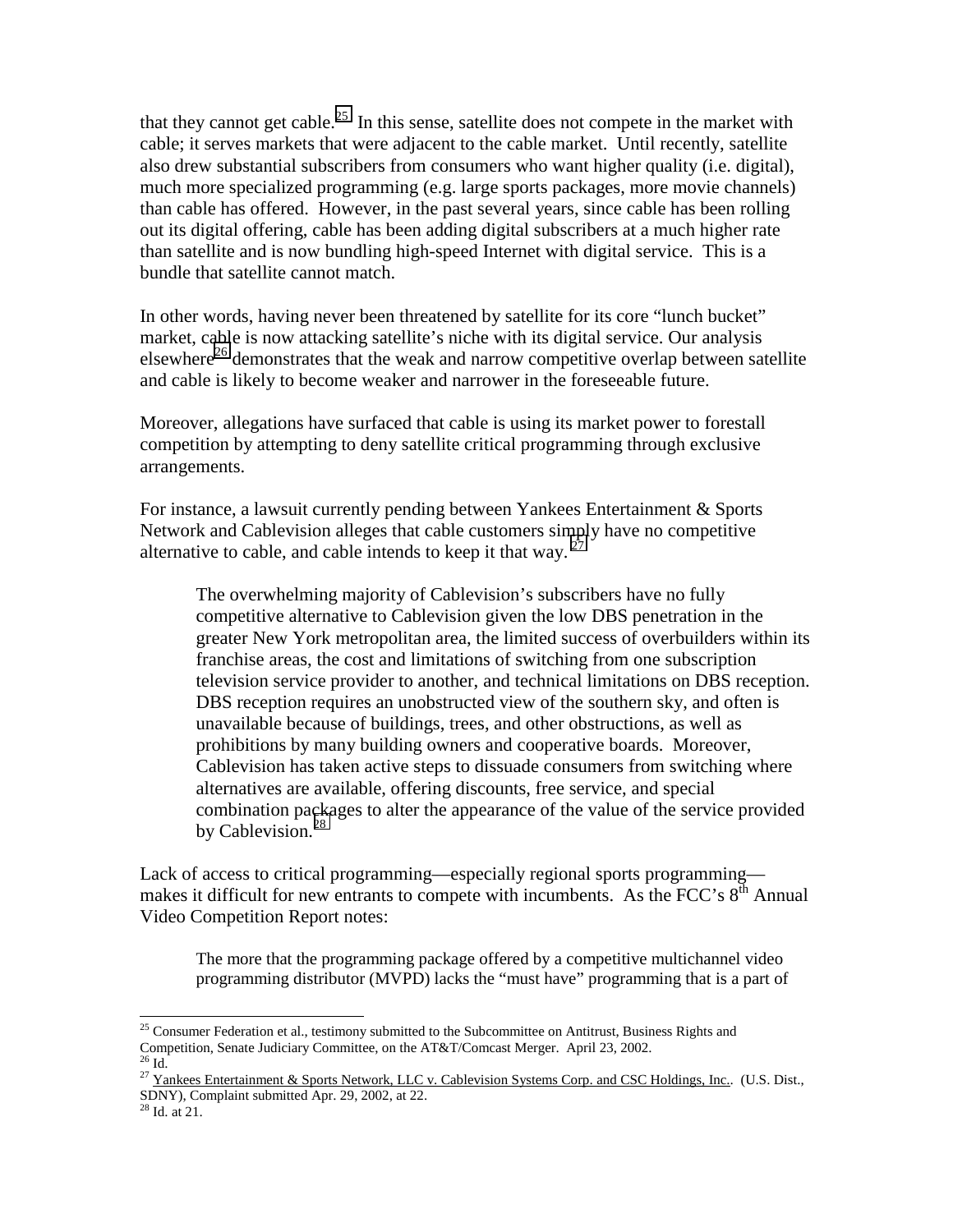the incumbent cable operator's programming package *(i.e*., the new entrant offers a similar, but differentiated product) the less attractive the competitive MVPD's programming package will be to subscribers. Thus, we find that an MVPD's ability to provide a service that is competitive with the incumbent cable operator is significantly harmed if the MVPD is denied access to popular, vertically integrated programming for which no good substitute exists. We further find that, given the unique nature of cable programming, there frequently are not good substitutes available for vertically integrated programming services, including services that are considered "must have" programming by competitive MVPDs and the subscribers they serve, such as regional news and sports programming. Accordingly, we conclude that vertically integrated programmers continue to have the ability to favor their affiliated cable operators over competitive MVPDs in a manner that would competitively harm such MVPDs in the absence of the prohibition.<sup>29</sup>

In Philadelphia, Comcast has used a loophole $30$  in the Telecom Act, to avoid sharing Philadelphia sports teams' programming with satellite, resulting in satellite penetration about half of what DBS operators achieve in other large cities.

DIRECTV and EchoStar assert that their significantly lower subscribership in Philadelphia as compared to other large cities is directly attributable to their inability to access Comcast SportsNet. *Economic Assessment* at 24. DBS subscribership in Philadelphia is 3.9 percent, or less than half the 9.3 percent weighted average of the top 20 largest cities (excluding Philadelphia). *Id.* at 22- 24. We note that, in other contexts, parties have challenged EchoStar's DBS penetration figures for the Philadelphia market (asserting that it ranges from 5.3 percent to 8.5 percent) using different reference sources than the *Economic Assessmen*t. *See Applications for Consent to the Transfer of Control of License*s, MB Docket No. 02-70 (AT&T Corp/Comcast Corporation Reply to Comments and Petitions to Deny Applications for Consent to Transfer Control at 104). Using either figure, it is apparent that DBS penetration in Philadelphia is well below the 18 percent national penetration rate.<sup>31</sup>

The combination of cable companies tendency to favor their own programming, in conjunction with special bargaining power granted to broadcasters by Congress (i.e. guaranteed signal carriage on cable systems or preferential treatment in bargaining for signal carriage), leaves virtually no avenue for independently-owned programming to break into the video market today.

A survey of the top 20 cable services ranked by subscribership<sup>32</sup> reveals that 19 of the top 20 networks are owned by either large cable companies or a national broadcaster. Out of the top 20 programming services by prime time rating, 18 are owned by a national

 $\overline{a}$ <sup>29</sup> *FCC Report and Order, In the Matter of Implementation of the Cable Television Consumer Protection and Competition Act of 1992; Development of Competition and Diversity in Video Programming Distrubtion: Section*

<sup>&</sup>lt;sup>30</sup> Cable companies are required to give competitors (such as DBS) access to programming if they distribute it on a satellite uplink. Public Law 104-104, Section 528. However, many MSOs skirt this requirement by distributing their signal to cable headends via terrestrial wires.

 $31$  Id. at FN 107.

<sup>&</sup>lt;sup>32</sup> FCC 8<sup>th</sup> Annual Video Competition Report, Table D-6.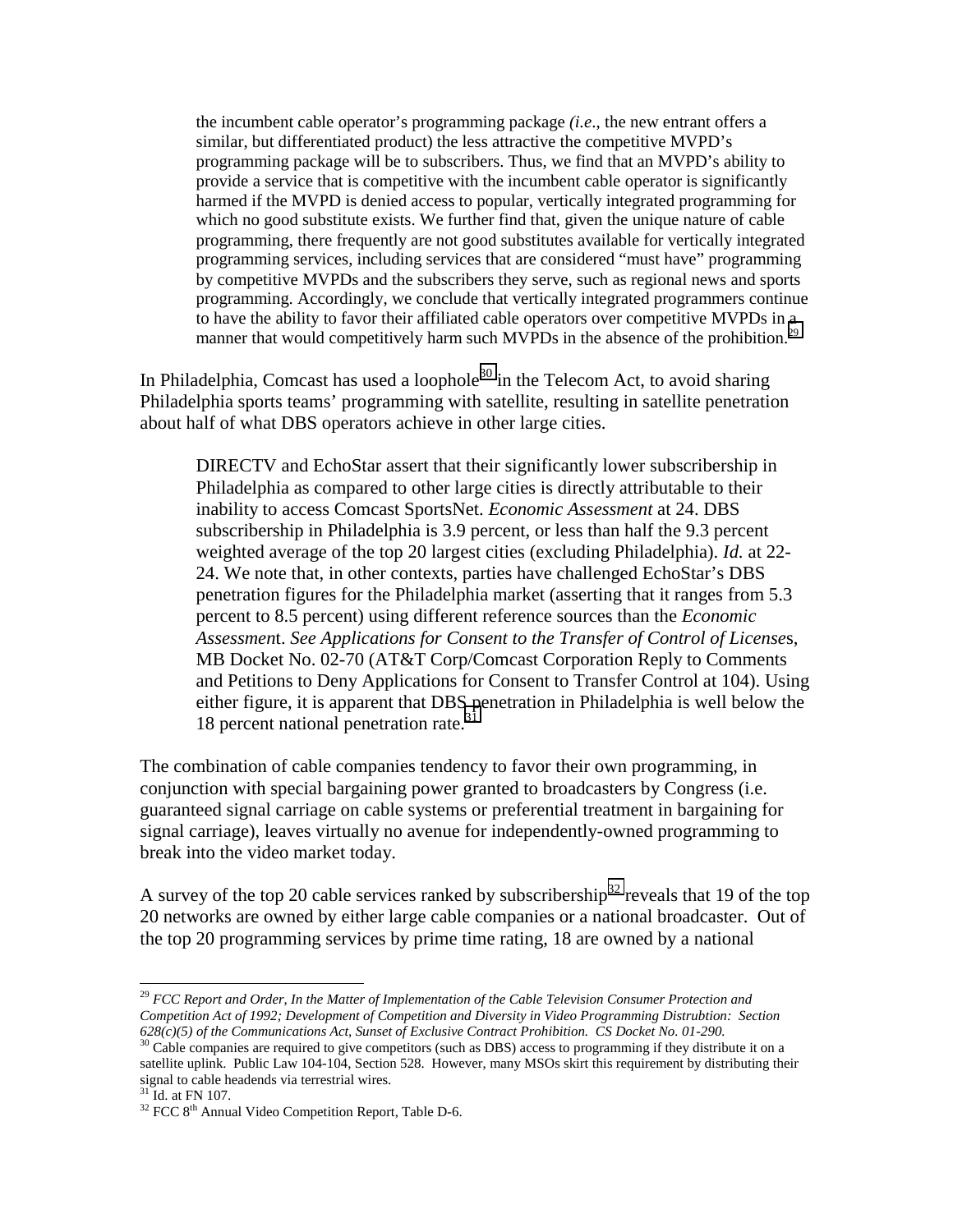broadcaster or large cable company.<sup>33</sup> Virtually no independent content—save the Weather Channel and the Home and Garden Network—has a reasonable chance of success on cable systems.

The cable industry would have policymakers believe that when Congress required that a cable horizontal ownership be put in place to ensure the development of independent programming, all it intended to do was protect national broadcasters. But this claim is contrary to the express aims of the 1992 Cable Consumer Protection Act.<sup>34</sup> The broadcast industry's interests were safeguarded by Must Carry/Retransmission Consent, which required cable operator's to carry broadcast signals in local markets where the broadcaster operates, or allowed broadcasters to bargain for payment or extra channels from cable companies, whenever broadcasters have leverage to obtain more than signal carriage (e.g. for "must have" programming such as ESPN). If all Congress intended to do was to protect "independent" broadcast programming, they could have stopped at Must Carry—a cable ownership limit would have been redundant.

But Congress unambiguously sought to protect the interests of true independent creators of content, to provide a bargaining power counterweight for individual producers not affiliated with either a cable system or national broadcaster.

This grim picture of impediments to cable competition does not mean that competition does not work. In fact, wherever an overbuilder builds such a system, cable rates drop dramatically and service improves ("overbuilders" are competitive cable systems that decide to compete directly against an incumbent cable company by duplicating a part of the incumbent's system). A Los Angeles Times article on cable overbuilders examined rates all across LA County for basic and expanded basic cable service, comparing towns where there was competition with towns where there was not.

That article found that basic cable was 60% more expensive in cities without competition (39% on a per channel basis), and expanded basic was 15% more where there was no competition (29% on a per channel basis).<sup>35</sup> FCC data also show that wire-to-wire competition yields at least a 9% cost saving for consumers.<sup>36</sup>

However, there are manifold barriers to entry for would-be cable competitors. Incumbent cable companies often successfully lobby local governments to deny rights of way to new cable companies. Cable companies extract exclusive contracts from multiple dwelling units (large apartment buildings), denying competitors access to some of the most economically attractive subscribers (since high density often means lower construction costs).

But by far the most significant barrier to entry for cable overbuilders is the largest incumbent cable operators' ability to deny programming to competitors, or offer them

 $33$  Id. at Table D-7.

<sup>34</sup> PL 102-385.

<sup>&</sup>lt;sup>35</sup> Margaret Talev, *"Consumers Have Little Recourse on Cable Rates."* Los Angeles Times, Feb. 4, 2001.<br><sup>36</sup> 8<sup>th</sup> Annual MVPD Competition Report, Jan. 14, 2002. CS Docket 01-129.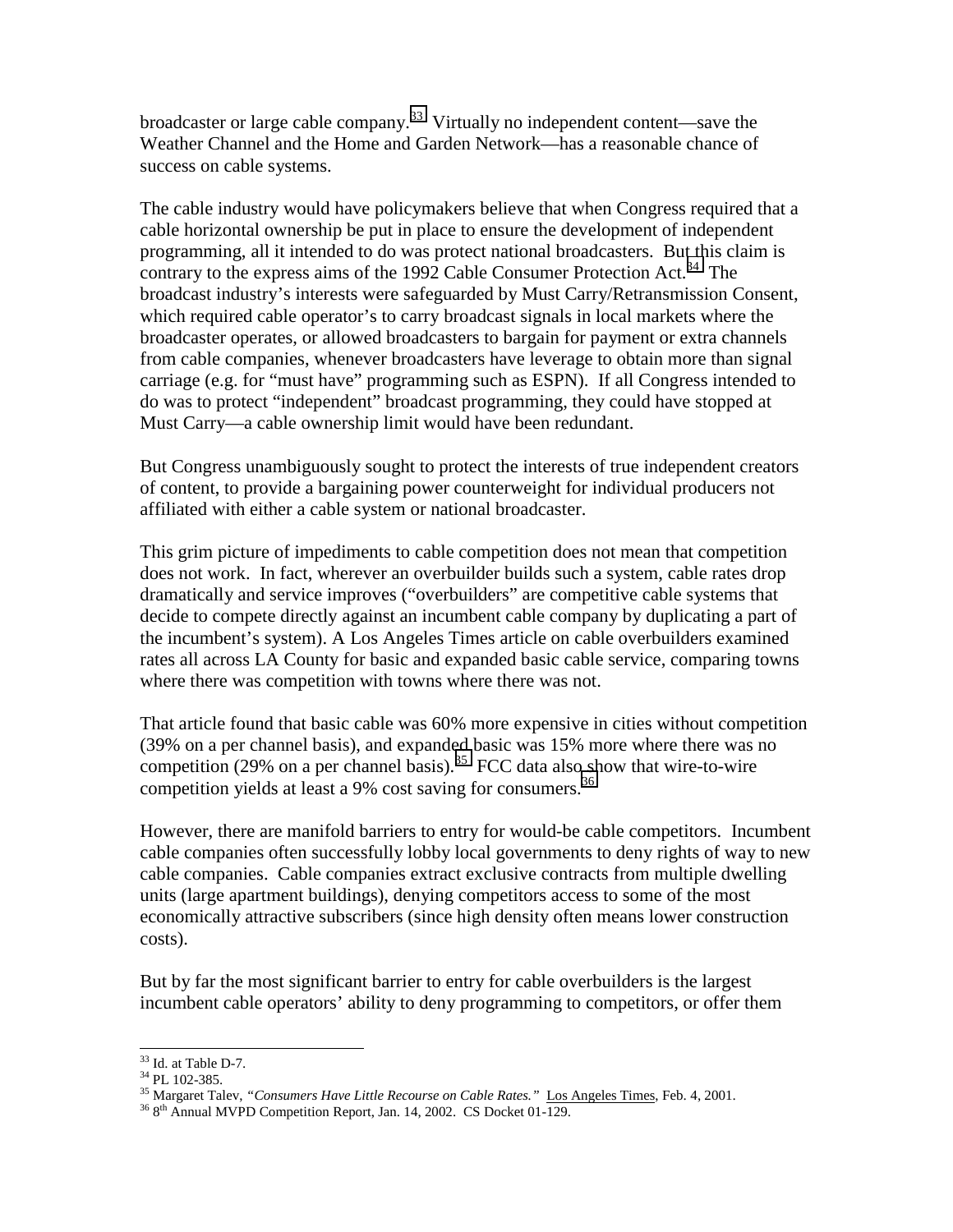such high prices for "must-have" programming that the competitive cable system is unable to make a profit on its service offering.

Unfortunately, the FCC has failed to foster competition when it had the chance. The FCC recently fumbled an opportunity to facilitate video competition by allowing terrestrial reuse of satellite spectrum.<sup>37</sup> By keeping a closer eye on maximizing auction revenues<sup>38</sup> than on ensuring increased competition for video services, it is extremely unlikely that FCC policies will promote competition in the foreseeable future..

The FCC has also continued to accept the hollow promises of industry that have failed to open broadband networks to competitors. When cable operators decided to enter the communications business by offering high-speed Internet access, they incurred the obligations to operate those systems in an open and nondiscriminatory manner. Industry and the FCC jointly arrived at the conclusion that the best policy would be to meet that obligation in a voluntary manner.

But the cable industry has broken this promise—the commitment to Congress, the FCC and the American public—that it would voluntarily provide non-discriminatory access to their broadband service offering. Cable companies broke that promise by dragging their feet for three years, in the meantime capturing the most lucrative broadband customers under exclusive arrangements. The terms and conditions that they now offer for access are completely antithetical to a true open communications system.

With the exception of AOL Time Warner's open access commitment, enforced by a Federal Trade Commission Consent Decree, the commercial access that cable companies are offering is nowhere near what is needed to preserve the competitive, consumerfriendly, innovation-rich environment we have come to appreciate from the Internet. This new closed model means that the cable owner

- chooses a small number of ISPs who can sell a restrictive set of services;
- tells the ISPs what they can and (more importantly) cannot sell, particularly streaming video and end-user generated content and applications;
- controls the customer relationship and the ability of non-affiliated ISPs to differentiate themselves; and
- places independent ISPs in a price squeeze that stifles innovation on the Internet by charging such a high toll for access (the charge unaffiliated ISPs must pay for

 $\overline{a}$ <sup>37</sup> *Federal Communications Commission, Order to Authorize a Multichannel Video Distribution and Data Service, ET Docket 98-206.*

<sup>38</sup> The Component Economic Area (CEA) parcelization of this spectrum was apparently proposed in an ex parte filing by AT&T wireless. Because CEAs will not match Designated Market Areas (DMAs), it may be difficult for would-be MVDDS video providers to sell advertising.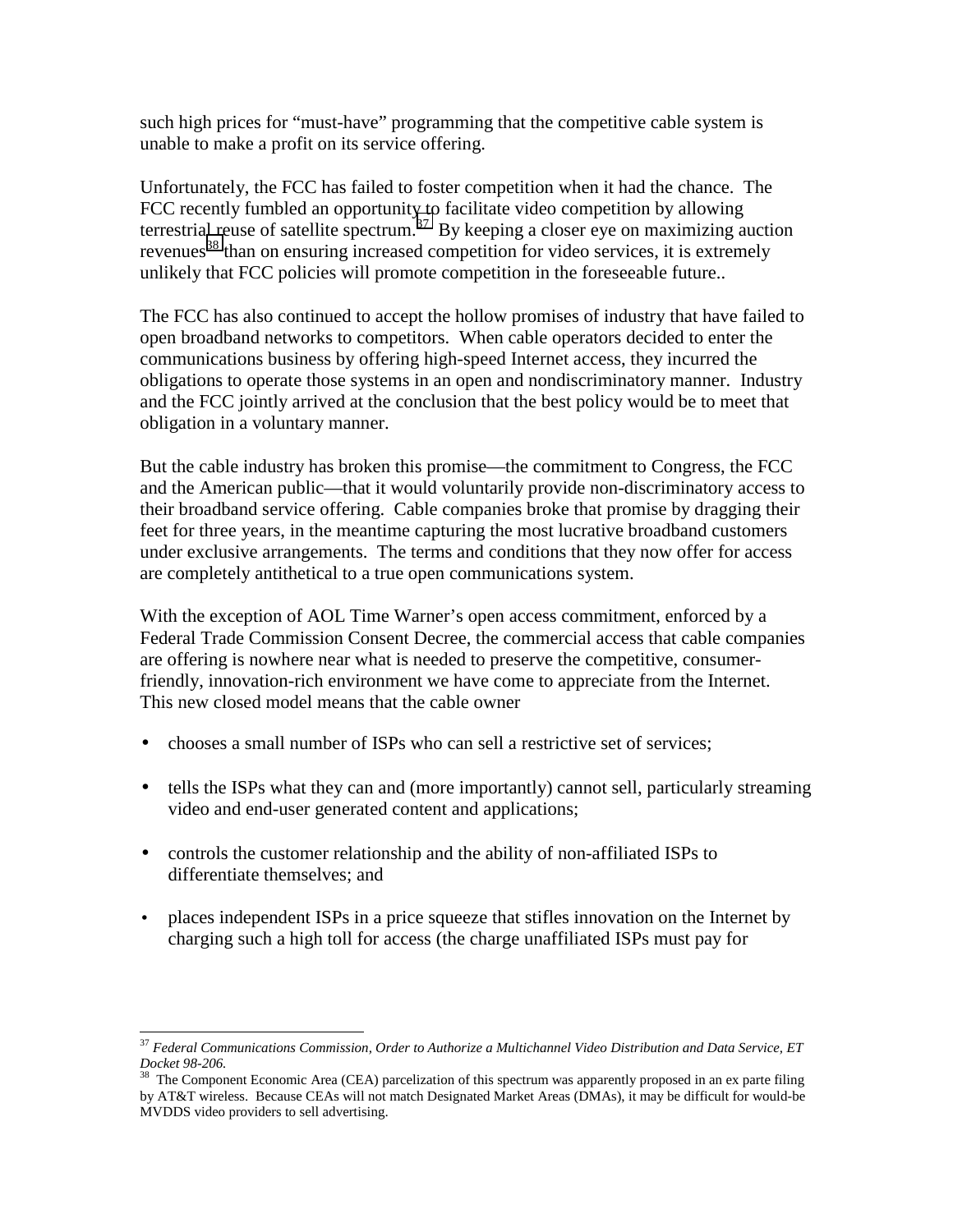carriage) so high that few resources are available to develop new applications or content.39

Cable operators have a strong incentive to retard innovation that might compete directly with their core video services, or even indirectly for consumer video entertainment attention. Restricting the number of service providers and the services they can provide ensures cable companies control the flow of innovation and takes away the incentive to develop new applications. This is the antithesis of how the Internet was created. In the narrowband Internet, intramodal competition for content – ensuring that content providers and applications developers were given non-discriminatory access to facilities – was highly successful in stimulating entry and innovation.

There are only 47 high-speed Internet service providers using cable modem service nationwide – essentially the monopoly cable companies offering service on an exclusive basis in their franchise areas. This number has been virtually constant for past two years. There are almost three times as many high-speed Internet access service providers using other technologies, and this number has almost doubled in the past two vears.<sup>40</sup>

The final way cable has blocked competition—and the FCC has failed to act—has been in cable's failure to develop an open market for set top boxes.

Cable companies promised the Commission and Congress that they would abide by the terms of the 1996 Telecommunications Act and allow the development of a competitive set-top box marketplace to move forward. The industry has broken that promise—cable operators have ensured that they will retain their lucrative customer equipment cash cow by keeping the Cable Labs standards process closed. The best evidence of the cable industry's resistance to a competitive market place is demonstrated by their recent arguments that FCC requirements already adopted should be eliminated. Specifically, NCTA has recently lobbied the FCC to remove the requirement that all settop boxes contain POD-host devices by 2005. Removal of this requirement would end any hope for consumers of a truly competitive set-top box market.

Some companies also use their analog set-top box leasing schemes to subsidize digital set-top boxes—evidenced by the fact that analog boxes cost the same as digital boxes when customers lease them monthly, but if a customer breaks his or her analog box, that customer must pay \$200, whereas if he or she breaks a digital box the customer must pay  $$800.<sup>41</sup>$  Adelphia's deceptive accounting practices also present additional evidence of how the MSOs and captive manufacturers have used the cost-pooling and subsidy practice to profit at the expense of the cable consumer.

The cable industry has a powerful interest to ensure that this market remains closed. By slow-rolling the technical standard and forcing would-be set-top box competitors to sign an egregious licensing agreement whereby the company signing the agreement would

 $39$  Consumer Federation et al., testimony submitted to the Subcommittee on Antitrust, Business Rights and Competition, Senate Judiciary Committee, on the AT&T/Comcast Merger (April 23, 2002) at 13.

 $40$  Id. at 14.

<sup>41</sup> Id. at 19.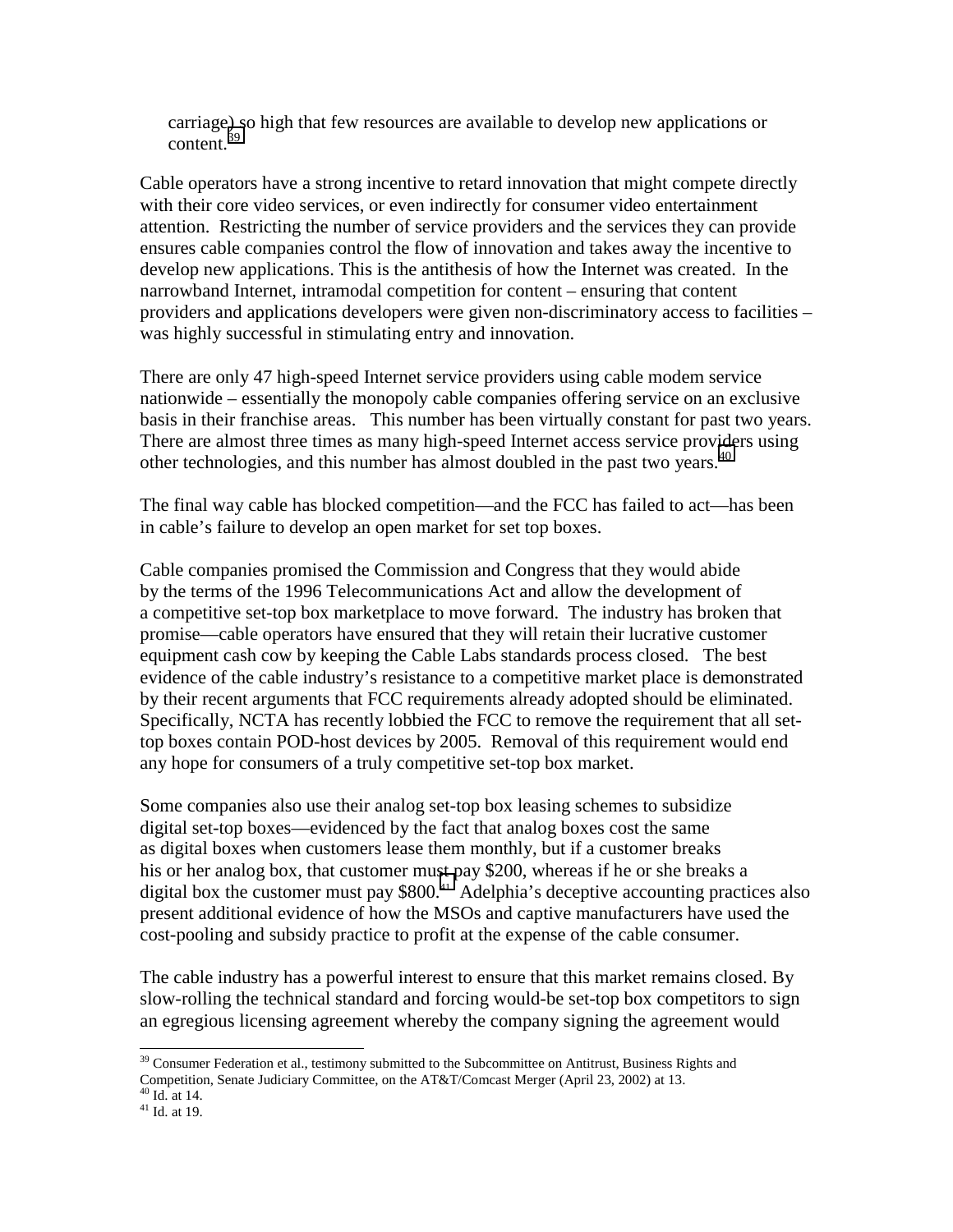have to virtually forfeit their intellectual property, the cable operators have killed any near term possibility of an open set-top market. The longer-term prospects are even more serious. Today, the MSO's captive manufacturers are beginning to build integrated home entertainment and home networking devices that will connect to both the cable system and the Internet. The MSOs intend to use their control of these new generation set top boxes to regulate not only what viewers can receive from their cable system but also their ability to watch streaming video and other Internet-based services provided by competitors.

## **Policy Recommendations**

We conclude where we started by asking for one thing: for Congress and regulators to align public policy with real market conditions, not with illusions about an ideal competitive world that industry leaders always claim will emerge if policymakers only deregulate a little bit more.

First, the Federal Communications Commission should encourage the development of new technologies to compete with cable. The Commission has a statutory duty to minimize mutual exclusivity and it failed to fulfill that duty in its recent Multi-Channel Video and Data Distribution Service (MVDDS) rulemaking.<sup>42</sup> Instead of ensuring that a competitor interested in offering video services develops, the Commission appears more interested in maximizing auction revenues. Congress should direct the FCC to ensure that this secondary spectrum is used for immediate video competition.

Second, given the slow growth of competition, Congress should provide states the same power over cable monopolies that they have over telephone monopolies by shifting cable oversight from the FCC to the states, achieving greater parity between telephone and cable regulation.

Third, the FCC must limit concentration that blocks competition in both the transmission and content markets, by using the detailed empirical evidence in its database to justify the 30% cable horizontal ownership limit. Congress has required the FCC to develop such a limit; although past Commissions did not justify the rule with sufficient rigor, it is incumbent on the current FCC to do so.

Fourth, the FCC should be required to open the cable broadband Internet platform to ensure diversity and competition for content. If this country wishes to continue to lead the world in technology and business innovation, the next-generation Internet should mirror the openness of the current Internet, rather than turning it into a cable-controlled walled garden.

Finally, Congress should prevent discrimination that prevents potential competitors from getting content. A critical step would be to close the "Terrestrial Bypass" loophole of the Act, which allows cable companies to avoid sharing content by distributing it over

 $\overline{a}$ 42 ET Docket 98-206.